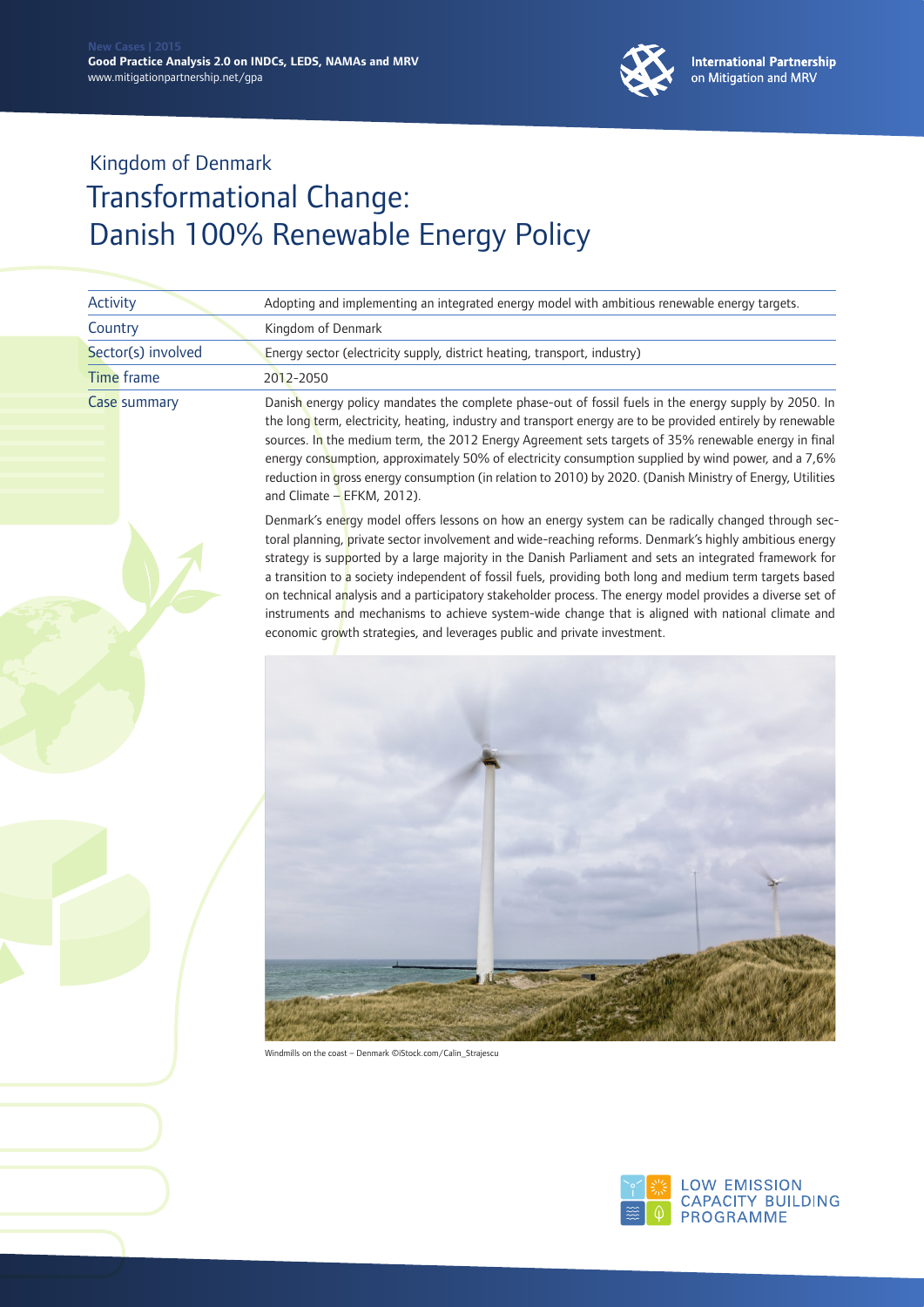#### **Background**

Danish energy policy is rooted in the country's long-standing support of renewable energy sources, and wind power in particular. In the 1970s, the oil crisis created public demand for greater security in energy supply and independence from oil and coal-producing countries (Pedersen, 2015). The following decades saw the development of energy strategies, the exploration of renewable energy sources and the establishment of a natural gas grid. Alongside a growing environmental awareness within society, public investment in research technology and development, subsidies for wind turbines, and community-led wind cooperatives facilitated the development of an industry and supply of renewable energy and green tech yielding a diversified energy mix. Ambitious national targets and incentivising support schemes in the 1990s led to a boom in wind power development. Today, exports of green energy technology by Danish businesses are growing steadily (Danish Energy Agency – ENS, 2015a) and the green sector is a large employer in Denmark (ENS, 2015b).



Over past decades, a mix of objectives has guided Danish energy policy-making: to ensure the security of energy supply, support economic growth and reduce greenhouse gas (GHG) emissions. Both the Energy Strategy 2050 (EFKM, 2011) and the 2012 Energy Agreement (EFKM, 2012) received vast support in Parliament, and are aligned with the Climate Change Act of 2014 (EFKM, 2013).

Activities

Danish energy policy mandates the following long-term and sub-targets:

- » More than 35% renewable energy in final energy consumption by 2020;
- » Approximately 50% of electricity consumption to be supplied by wind power by 2020;
- » 7,6% reduction in gross energy consumption (vs. 2010) by 2020;
- » 34-40% reduction in GHG emissions (vs. 1990) by 2020;
- » Eliminating coal and oil completely from power generation by 2030;
- » Covering electricity and heat supply by renewable energy by 2035;
- » Transitioning to a society independent of fossil fuels by 2050.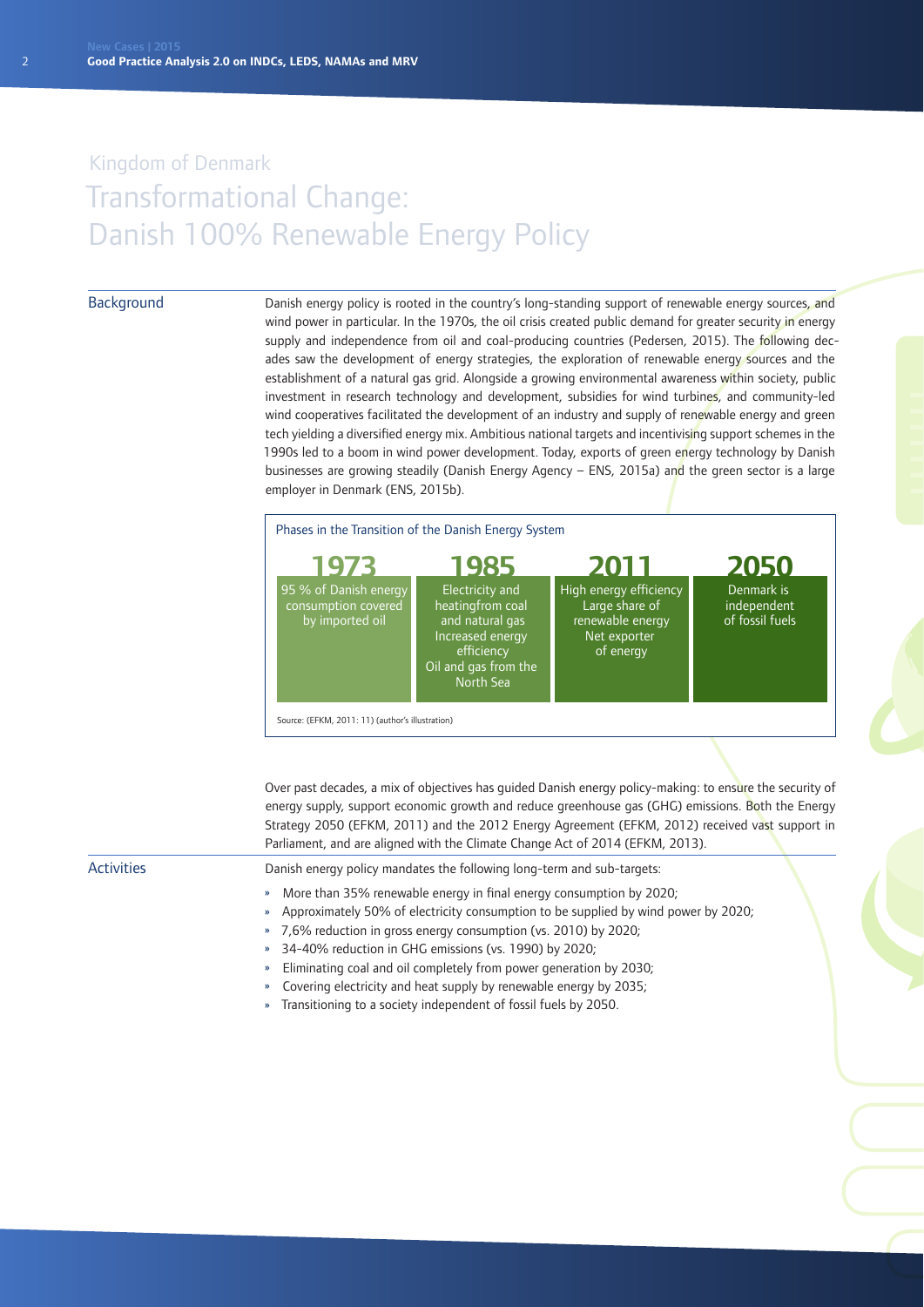

- » Continued public investment in the research and development of new technical solutions including solar and wave power, large heat pumps and geothermal energy for district heating;
- » Renewable energy in industry and buildings: promotion of biomass-based combined heat and power production (CHP) in industry, conversion of oil and gas-fired boilers to renewables in buildings (solar, heat pumps), tax incentives to switch from coal to wood chips and pellets for energy production and heating.
- » Increase energy efficiency
	- » Energy labelling of buildings, building codes on energy consumption, energy labelling of appliances;
	- Green business scheme to promote efficiency in enterprises.
- » Advance system integration and electrification
	- » Electrification of passenger transport: use of biofuels in the short term (minimum 10% of fuel content in 2020), expansion of infrastructure for electric and hydrogen cars, pilot scheme for the promotion of electric cars;
	- » A strategy for smart grids: improved metering, continued cooperation through NordPool electricity market to optimise energy use and storage, new electricity transmission lines to Germany.

Energy Agreements are negotiated between the Danish Ministry of Energy, Utilities and Climate (EFKM), the Ministry of Finance, the Ministry of Taxation and the Ministry of Environment and Food (for instance regarding the planning perspective of offshore wind). Institutions involved

The Danish Energy Agency (ENS) undertakes research and technical analysis. Interested organisations such as energy associations, the confederation of industry, civil society actors, consumer groups and cooperatives are involved in policy dialogues. Cooperation with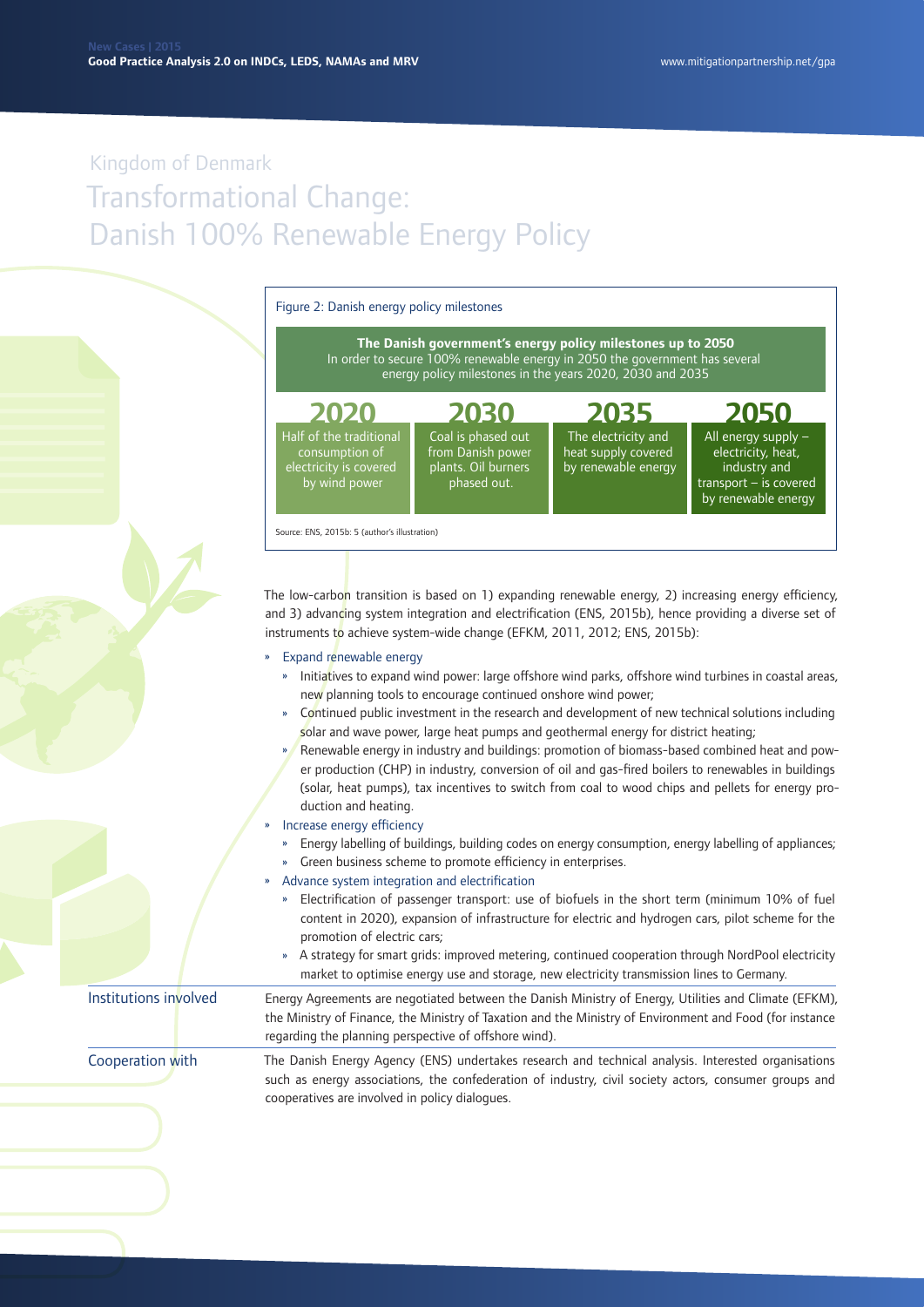| Finance              | EFKM estimates that the initiatives of the Energy Agreement will require financing of roughly EUR 470m<br>in 2020. Denmark provides a mix of financial support schemes to create a positive investment environ-<br>ment that stimulates demand and promotes the expansion of renewable energy (EFKM, 2012: 10; ENS,<br>$2015b$ :                                                                                                                                                                                                                                                                                                                                                                                                                                                                                                                                                                                                                                                                                                                                                                                                                                                                                                                                                                          |
|----------------------|-----------------------------------------------------------------------------------------------------------------------------------------------------------------------------------------------------------------------------------------------------------------------------------------------------------------------------------------------------------------------------------------------------------------------------------------------------------------------------------------------------------------------------------------------------------------------------------------------------------------------------------------------------------------------------------------------------------------------------------------------------------------------------------------------------------------------------------------------------------------------------------------------------------------------------------------------------------------------------------------------------------------------------------------------------------------------------------------------------------------------------------------------------------------------------------------------------------------------------------------------------------------------------------------------------------|
|                      | » Finance mechanisms to cover high initial investment costs of renewable energy - such as wind turbines<br>- include priority access and resource-based feed-in tariffs. Feed-in tariffs for offshore wind are settled<br>by tender and feed-in premiums with a cap to regulate onshore wind support;<br>» The expansion of renewable electricity production is financed through Public Service Obligation<br>schemes (PSO) that supplement the price of electricity paid by consumers. A similar PSO scheme<br>exists to finance subsidies for renewable energy in the gas grid;<br>Energy saving initiatives by energy companies are financed through tariffs and the consumers' energy<br>$\boldsymbol{\mathcal{W}}$<br>bills;<br>Regulation ensures that local communities have the opportunity to invest in new onshore wind tur-<br>»<br>bines (20% of a commercial project must be tendered to local people);<br>Research, development and demonstration of new green energy technologies receive funding through<br>»<br>a number of public-private cooperation channels, e.g. the Danish Transmission System Operator En-<br>erginet.dk (ForskEl/VE), the Danish Energy Association for energy companies (ELforsk), and the En-<br>ergy Technology Development and Demonstration Program (EUDP). |
| People               | On the individual level, the Minister for Energy and Climate played a big role in negotiating the energy<br>strategy (especially in the 1990s) and Danish energy targets receive broad political support in Par-<br>liament. Stakeholders from industry and, to some extent, local cooperatives play an important role in<br>reaching ambitious energy agreements.                                                                                                                                                                                                                                                                                                                                                                                                                                                                                                                                                                                                                                                                                                                                                                                                                                                                                                                                        |
| Impact of activities | Denmark's energy strategy has system-wide, long-term impacts, including emission reductions, increased<br>energy independence and security of supply, and socio-economic benefits associated with the growth of<br>the green tech industry.                                                                                                                                                                                                                                                                                                                                                                                                                                                                                                                                                                                                                                                                                                                                                                                                                                                                                                                                                                                                                                                               |
|                      | The Danish Energy Agency's Baseline Projection 2014 shows that the transition to a decarbonised energy<br>system is accelerating (EFKM, 2015):                                                                                                                                                                                                                                                                                                                                                                                                                                                                                                                                                                                                                                                                                                                                                                                                                                                                                                                                                                                                                                                                                                                                                            |
|                      | By 2020, fossil fuel consumption will be reduced by an estimated 20% and the contribution from coal<br>will fall by 57%;<br>The expansion of wind power and conversion of CHP plants to biomass will lead to a share of renewa-<br>$\boldsymbol{\mathcal{V}}$<br>ble energy sources in electricity consumption of 71% in 2020 (compared to 43% in 2012). The use of<br>fossil fuels in electricity will be reduced from 84% in 2000 to 29% in 2020;<br>By 2020, gross energy consumption will decrease by 4% due to efficiency improvements in electricity<br>$\boldsymbol{\mathcal{V}}$<br>and district heating, buildings and appliances. Energy consumption and CO <sub>2</sub> emissions in the road<br>transport sector will decrease due to lower growth and the promotion of less energy-intensive tech-<br>nologies;<br>The consumption of renewable energy will rise by 47% by 2020 as a result of growing offshore wind<br>»<br>farms and increased use of biomass, biogas and liquid biofuels for transport. The renewable energy<br>share will rise from 26% in 2012 to 38% in 2020;<br>With the initiatives already taken, GHG emissions will be reduced significantly by 37%, falling slightly<br>»<br>short of Denmark's target of 40% in 2020 (vs. 1990 level), but exceeding EU targets. |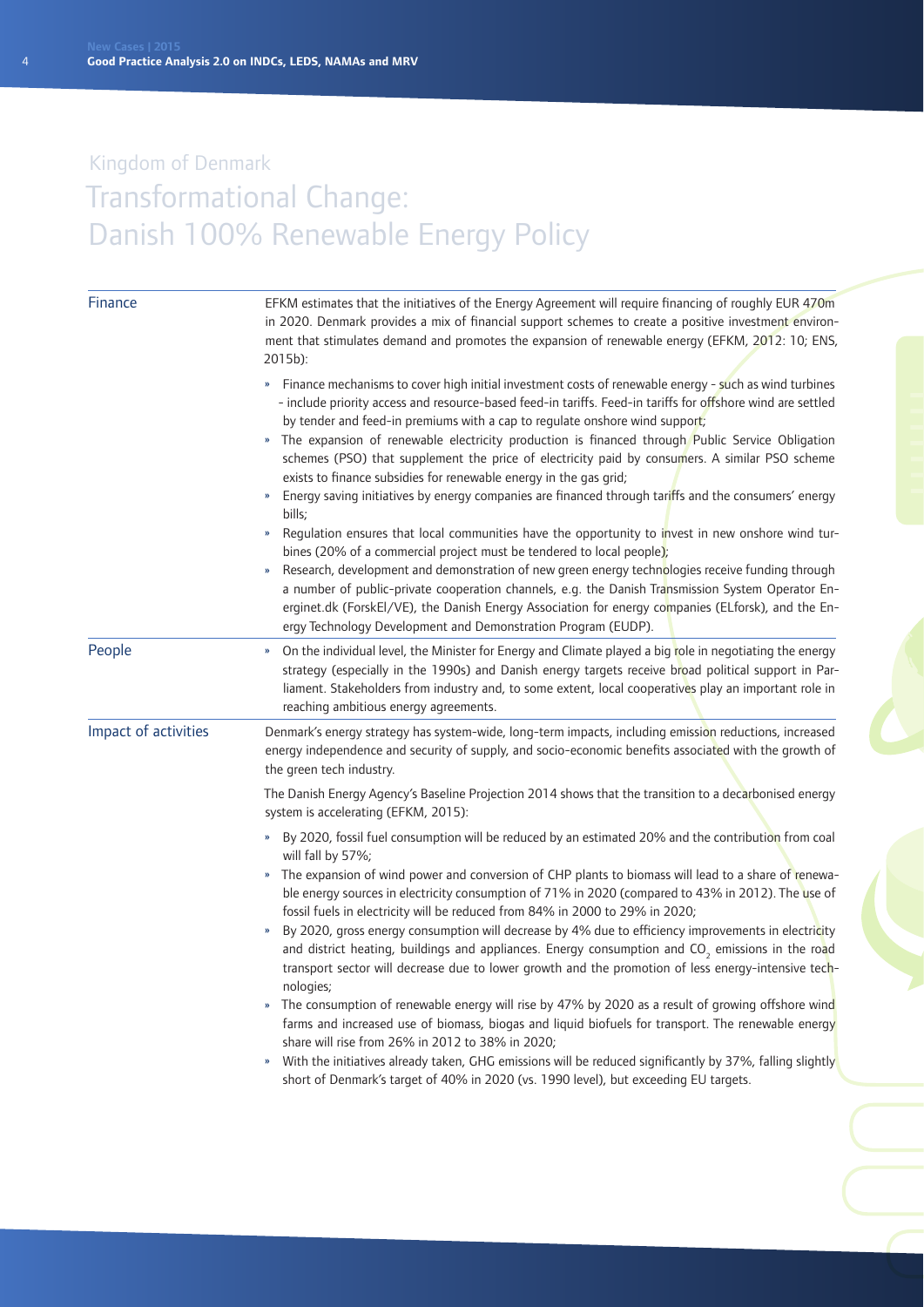

Denmark's investment in efficiency and renewable energy may reduce the cost of energy, exposure to fluctuations in fuel prices and to the development of new products and industries, benefitting the Danish economy. In 2013, Denmark produced green products and services for EUR 22bn, mainly related to renewable energy and energy efficiency. The green sector employs approximately 58,000 people and export of wind energy technology accounted for more than EUR 6.5bn in 2013. (ENS, 2015b: 3)

Why is it good practice

There are several interrelated good practice elements that make Danish energy policy so effective:

- » Ambitious and holistic: the renewable energy and energy efficiency targets are highly ambitious and target the country's key sectors.<sup>1</sup> The various policy elements lead to a significant GHG reduction impact and the transition to a low-carbon society in a manner that benefits Denmark economically, socially and environmentally. The foundation of the energy model is threefold: to increase energy independence and security of supply, to contribute to green economic growth, and to reduce GHG emissions in a manner that is sustainable and socially accepted (EFKM, 2011, 2012, 2013). Denmark is well on its way to reaching these goals and currently has the highest contribution of non-hydro renewables in any electricity system worldwide (46% in 2013) – roughly 40% of electricity consumption is based on wind power (ENS, 2015). Energy policy is clearly aligned with the national climate strategy.
- » Long-term system-wide approach: Danish energy policy has a broad system-wide scope that mandates an integrated mix of interventions to expand renewable energy, increase energy efficiency and increase electrification across sectors ranging from energy supply, industry, transport and heating to agriculture. The combination of long-term targets (Energy Strategy 2050) and sub-targets (Energy Agreement 2012-2020) provide policy-makers and enterprises with a clear mandate, guideline and implementation and finance plan beyond individual legislative periods.
- » Based on detailed technical analysis: Danish energy policy and the respective set of initiatives and regulations are based on technical analysis of (mitigation) options, costs and benefits. The Danish Ministry of Energy, Utilities and Climate mandates the Danish Energy Agency and consultants to provide research on the feasibility of options, associated system and market effects and cost assessments. These regular reports are shared with a variety of stakeholders and policymakers and, to a large extent, inform the policymaking process. This foundation in scientific facts ensures that policy measures are achievable and widely accepted.

It should be noted, however, that this is a country-specific approach and that targets and respective actions need to be tailored to the country context. In developing countries in particular a detailed feasibility study and a stronger emphasis on bottom-up approaches may prove more effective and appropriate.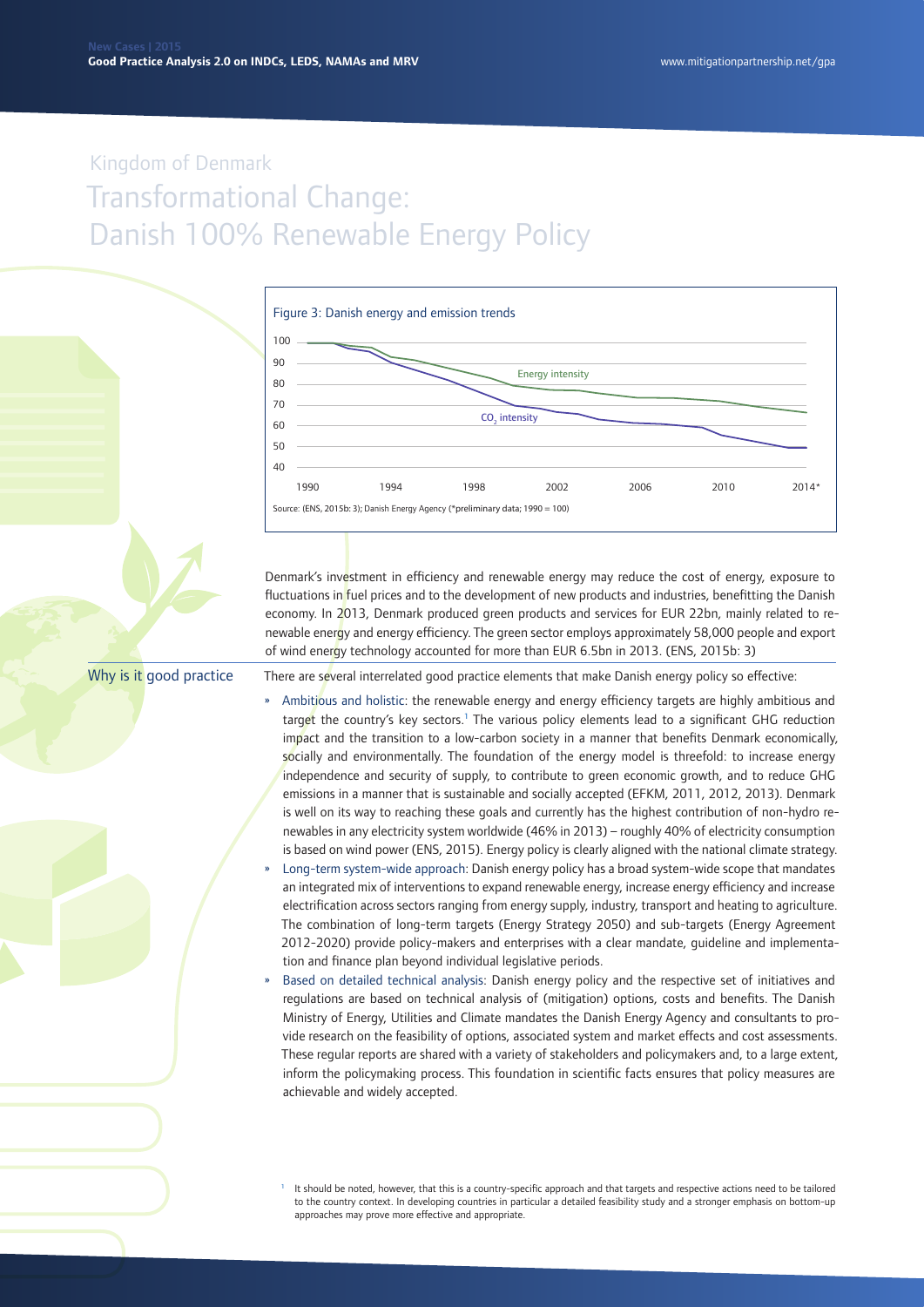|                        | High-level political ownership: The Energy Agreement 2012 reached the largest and broadest majority<br>in Danish Parliament to date (EFKM, 2012). One important element of consensus on energy matters<br>is the foundation of policy on the aforementioned three pillars of supply security, economic growth<br>and mitigation that is rooted in Denmark's historical approach toward renewable energy (see above).<br>This framing and investment logic appeals to the interests not only of parliament, but also to the<br>prominent green tech and renewable energy enterprises and industry, as well as civil society actors. A<br>second element to consensus is the institutionalised process of setting targets based on analysis. This<br>factual basis allows politicians to engage more comfortably in a more objective debate and allows the<br>forming of broad coalitions on energy matters beyond political parties. Consensus on long-term energy<br>targets, independent of changes in government, creates stability and predictability that lead to lower<br>risk premiums and create a solid framework for public and private investment (EFKM, 2012).<br>Participatory stakeholder process: The Danish energy policy-making process is characterised by a high<br>degree of institutionalised involvement of a variety of stakeholders. Energy policy measures are devel-<br>oped in a dialogue process between ministry representatives and policymakers, as well as a number of<br>interest groups from the energy industry (such as associations and confederations), non-governmental<br>organisations (NGOs), and consumer groups. All stakeholders are invited to voice their interests and<br>contribute to the development of energy solutions based on the analysis provided. Danish agencies<br>and ministries work closely with industry representatives to find common solutions to developing a<br>smart grid and continue supply security (e.g. to develop a catalogue that calculates energy security<br>and develop an appropriate measuring tool). This participatory process ensures stability and wide-<br>spread acceptance of measures and stimulates public-private cooperation and investment. |
|------------------------|-------------------------------------------------------------------------------------------------------------------------------------------------------------------------------------------------------------------------------------------------------------------------------------------------------------------------------------------------------------------------------------------------------------------------------------------------------------------------------------------------------------------------------------------------------------------------------------------------------------------------------------------------------------------------------------------------------------------------------------------------------------------------------------------------------------------------------------------------------------------------------------------------------------------------------------------------------------------------------------------------------------------------------------------------------------------------------------------------------------------------------------------------------------------------------------------------------------------------------------------------------------------------------------------------------------------------------------------------------------------------------------------------------------------------------------------------------------------------------------------------------------------------------------------------------------------------------------------------------------------------------------------------------------------------------------------------------------------------------------------------------------------------------------------------------------------------------------------------------------------------------------------------------------------------------------------------------------------------------------------------------------------------------------------------------------------------------------------------------------------------------------------------------------------------------------------------------------------------------------------|
| <b>Success factors</b> | Promoting renewable energy and the transition to a decarbonised society requires ambitious targets,<br>»<br>long-term planning and a stable political framework that foster a favourable investment climate (ENS,<br>2015b: 8). Setting long-term targets and sub-targets allows for long-term planning and private invest-<br>ment beyond legislative periods.                                                                                                                                                                                                                                                                                                                                                                                                                                                                                                                                                                                                                                                                                                                                                                                                                                                                                                                                                                                                                                                                                                                                                                                                                                                                                                                                                                                                                                                                                                                                                                                                                                                                                                                                                                                                                                                                           |
|                        | A rational approach aligned with economic targets that allows for an informed debate and the devel-<br>W.<br>opment of implementable solutions. By providing regular research to inform the policy debate and in-<br>stitutionalising a stakeholder process, the risks of system-wide change can be reduced and consensus<br>can be achieved among politicians and civil society at large. Integrating economic growth strategies<br>creates incentives for enterprises, private investors and communities to support energy measures. This<br>long-standing approach has become the backbone of Danish energy policy.<br>In Denmark's case, the historical importance of energy security created a window of opportunity to<br>»<br>develop renewable energy solutions that play an important economic role and are supported by the                                                                                                                                                                                                                                                                                                                                                                                                                                                                                                                                                                                                                                                                                                                                                                                                                                                                                                                                                                                                                                                                                                                                                                                                                                                                                                                                                                                                     |
|                        | majority of the population. Raising awareness for policy changes and generating public support is a<br>process that has spanned several decades in Denmark (cf. Pedersen, 2015).<br>Cross-border cooperation and a regional process to align markets can broaden and deepen the renew-<br>»<br>able energy market and help overcome energy supply and storage issues. The shared NordPool elec-<br>tricity market enables a balancing of energy production e.g. from Danish Wind and Nordic hydropower<br>depending on peak loads and demand. Denmark is currently improving cooperation with Germany, the<br>Netherlands and the UK.                                                                                                                                                                                                                                                                                                                                                                                                                                                                                                                                                                                                                                                                                                                                                                                                                                                                                                                                                                                                                                                                                                                                                                                                                                                                                                                                                                                                                                                                                                                                                                                                     |
|                        | By taking an integrated approach that aims to increase renewables, efficiency and electrification, Den-<br>»<br>mark can balance fluctuations in electricity prices. By also strengthening energy efficiency schemes,<br>Denmark can limit the amount of energy that needs to be produced. This holistic approach across<br>sectors enables system-wide transformational change.                                                                                                                                                                                                                                                                                                                                                                                                                                                                                                                                                                                                                                                                                                                                                                                                                                                                                                                                                                                                                                                                                                                                                                                                                                                                                                                                                                                                                                                                                                                                                                                                                                                                                                                                                                                                                                                          |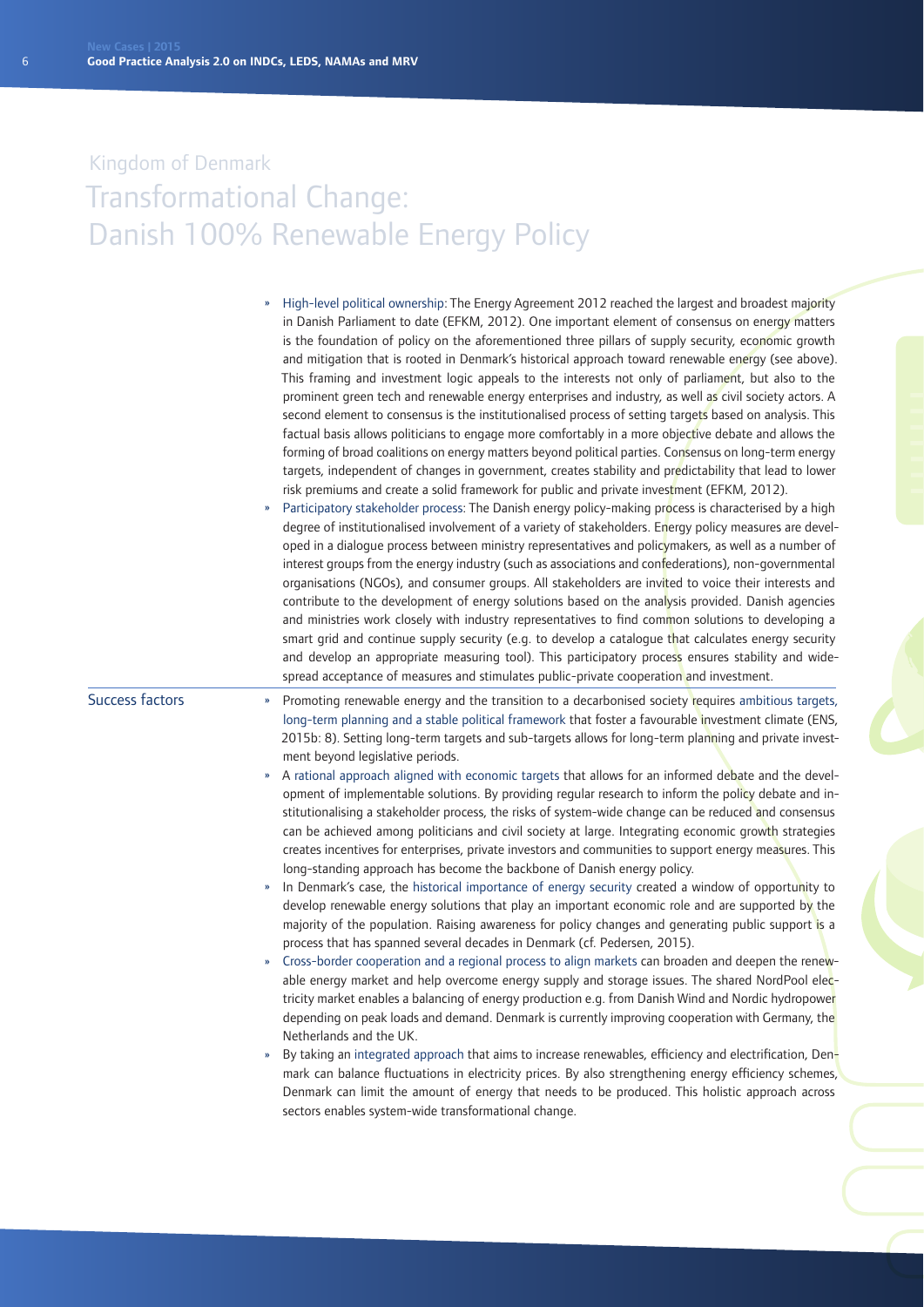|                                    | "The Danish Energy Model has shown that through persistent and active energy policy with ambitious<br>renewable energy goals, enhanced energy efficiency and support for technical innovation and industrial<br>development, it is possible to sustain significant economic growth and a high standard of living, while<br>reducing fossil fuel dependency and mitigating climate change." (ENS, 2015b: 2)                                                                                                                                                                                                                                                                                                                                                                                                                                                                                                                                                                                                                                                                                                             |
|------------------------------------|------------------------------------------------------------------------------------------------------------------------------------------------------------------------------------------------------------------------------------------------------------------------------------------------------------------------------------------------------------------------------------------------------------------------------------------------------------------------------------------------------------------------------------------------------------------------------------------------------------------------------------------------------------------------------------------------------------------------------------------------------------------------------------------------------------------------------------------------------------------------------------------------------------------------------------------------------------------------------------------------------------------------------------------------------------------------------------------------------------------------|
| Overcoming barriers/<br>challenges | What were the main barriers/challenges to delivery?<br>How were these barriers/challenges overcome?                                                                                                                                                                                                                                                                                                                                                                                                                                                                                                                                                                                                                                                                                                                                                                                                                                                                                                                                                                                                                    |
| Financial                          | Need to keep energy prices at a reasonable level to ensure industry and society support.<br>Use of a mix of financial incentives, including tax structures, subsidies and levies to facilitate change to a<br>smart system that distributes costs across consumers, companies, and industries. Tender regulations lever-<br>age a mix of commercial and local investment in wind turbines. Growing PSO has been subject of debate<br>and is currently being adjusted to relieve burden on consumers.                                                                                                                                                                                                                                                                                                                                                                                                                                                                                                                                                                                                                   |
| Capacity                           | Complex bureaucratic process with many actors involved.<br>The Danish Energy Agency functions as a 'one stop shop' for permits, where all relevant information is<br>gathered. This makes necessary processes more streamlined and effective. (ENS, 2015b: 8)                                                                                                                                                                                                                                                                                                                                                                                                                                                                                                                                                                                                                                                                                                                                                                                                                                                          |
| Socio-cultural                     | Not in my back yard phenomenon (NIMBY).<br>Increase public acceptance e.g. of wind farms and support through stakeholder involvement of consumer<br>groups and NGOs. Regulation ensures the compensation of loss of property due to wind projects and<br>ensures a minimum involvement of local investors in the development of onshore turbines.                                                                                                                                                                                                                                                                                                                                                                                                                                                                                                                                                                                                                                                                                                                                                                      |
| Informational                      | Some elements of the energy policy and measures are highly technical and complex and difficult to ex-<br>plain to the public. A lack of understanding can lead to a lack of acceptance of transition agenda.<br>Appeal to economic interests of Danish population by highlighting monetary returns to be gained by in-<br>creasing household energy efficiency and employment opportunities in green sector. Launch programmes<br>to inform population about short-term costs and long-term gains and share best practices on energy<br>savings. Schemes to encourage energy providers to make energy efficiency changes that will reduce<br>household energy bills.                                                                                                                                                                                                                                                                                                                                                                                                                                                   |
| Lessons learned                    | Research is key: Preparing the background of every initiative based on research and economic analysis<br>of implications is a good tool to finding solutions (facts are hard to dispel).<br>» A participatory process goes a long way: Including society in the process, both in stakeholder con-<br>sultations with industry, and through widespread public information schemes, is crucial to building<br>consensus.<br>A common vision creates stability: Long-term planning based on technical analysis can build political<br>$\boldsymbol{\mathcal{Y}}$<br>coalitions and create a favourable investment climate for renewable energy solutions.                                                                                                                                                                                                                                                                                                                                                                                                                                                                 |
| How to replicate<br>this practice  | Institutionalise scientific input: Provide the institutional and political framework to enable the design<br>$\boldsymbol{\mathcal{V}}$<br>of energy agreements and setting of targets based on robust technical analysis. Task consultants and/<br>or a ministerial research agency with the provision of cost and benefits and options analysis.<br>Enable stakeholder involvement: Identify community and industry interest groups and support the<br>organisation of associations to represent various stakeholders. Institutionalise a participatory stake-<br>holder process that allows the exchange of interests and the joint development of energy solutions.<br>Ensure that all relevant groups are represented in the policymaking process.<br>Aim for a long-term system-wide change: Establish long-term targets and steps along the way to<br>$\boldsymbol{\mathcal{V}}$<br>create predictability and stability.<br>Reach out to society: Raise awareness and provide public with information that appeals to their inter-<br>$\boldsymbol{\mathcal{V}}$<br>est and ensures societal support over time. |
|                                    |                                                                                                                                                                                                                                                                                                                                                                                                                                                                                                                                                                                                                                                                                                                                                                                                                                                                                                                                                                                                                                                                                                                        |